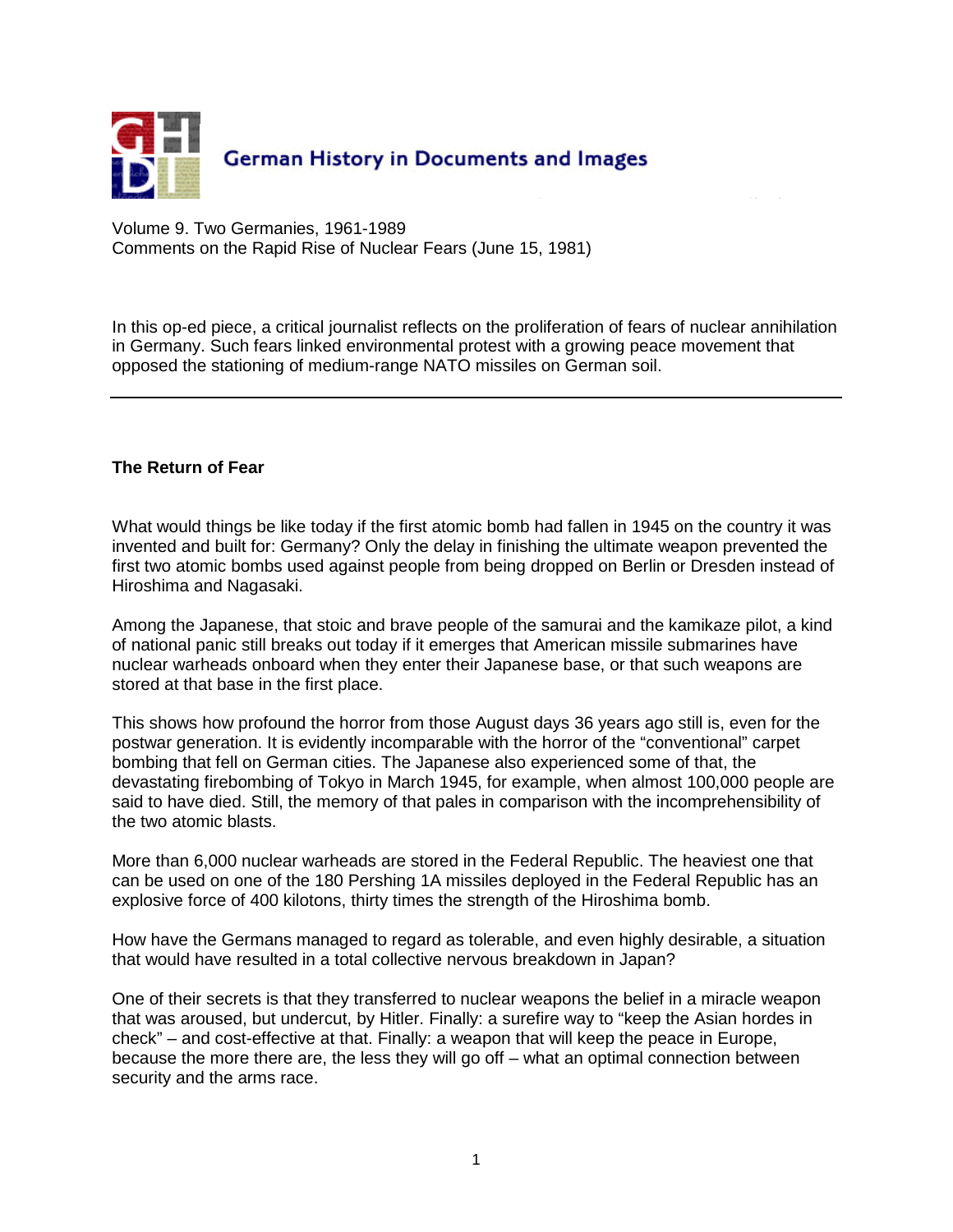But this belief in miracles is not as childlike and naïve as it seems. It is a product of fear, as was the German belief in a miracle weapon during the final war years. At that time, it was supposed to numb people's consciousness of the approaching collapse. But even in the past two decades it has been one of the many clever methods by which contemporaries (and the especially threatened Germans, in particular) have tried to forget, deny, play down, and banish the real dangers of nuclear armaments from their thoughts through all forms of self-deception.

"A natural reaction to the knowledge that the nuclear apocalypse is definitely within the realm of possibility is rapid repression," writes British author Nigel Calder in his book Nuclear Nightmares. "I myself plead guilty to deliberately evoking forgetfulness. When I watched my children grow up and sailed happily in my boat, I tried not to think about the multiple warheads of the large missiles."

Aside from a handful of peace researchers who were shaken off like annoying drunkards over all these years, just about every politician and journalist would also have to sign this confession. Even the strategists in the Pentagon, in Brussels, in Bonn, who did nothing the whole time but think up new varieties of nuclear horror for the purpose of preventing it, even they encoded and abstracted the reality of this horror to make it inaccessible to themselves and others.

They developed a specialized language that, for example, subsumed the mutilated, charred, and radiation-contaminated civilians that would result from a nuclear attack on a military target under the term "collateral damage." Unimaginable disasters turn into mathematical quiz questions ("How many warheads will I retain to destroy the conurbations of the enemy after he has annihilated all my land-based missile silos?"). The unthinkable is becoming more and more thinkable.

Animals faced with an unavoidable danger often resort to "displacement activity." As if to distract themselves from their paralyzing helplessness, they do something absurd, like preen themselves. Many worried citizens, especially among the younger generation, have done something similar in recent years. Either they did not comprehend the main danger of nuclear armaments or they felt helpless in the face of it, so they turned to other problems – important yet secondary problems such as environmental protection.

And so the curious thing happened that tens of thousands fought stubbornly against the nuclear power plant in Brokdorf, but for a long time totally ignored the planned deployment of new nuclear weapons systems in their country – this situation is comparable to that of a person who lives in a house built on dynamite, but is only concerned with the operating safety of his toaster. But that is starting to change. With greater intensity than ever before, the dispute over the escalating arms race to "catch-up" to the enemy has roused slumbering fears, forced open the repression and denial that had already been creaking at every joint, and raised the first and only really existential question for the Germans and their neighbors.

An awareness is spreading through the land that it makes little sense to worry about all of society's other problems if nothing happens regarding the question of its basic survival. It makes as little sense as a man on a minefield who worries himself to death about his retirement pension.

Source: Wilhelm Bittorf, "Die Wiederkehr der Angst" ["The Return of Fear"], Der Spiegel, June 15, 1981, pp. 28-29.